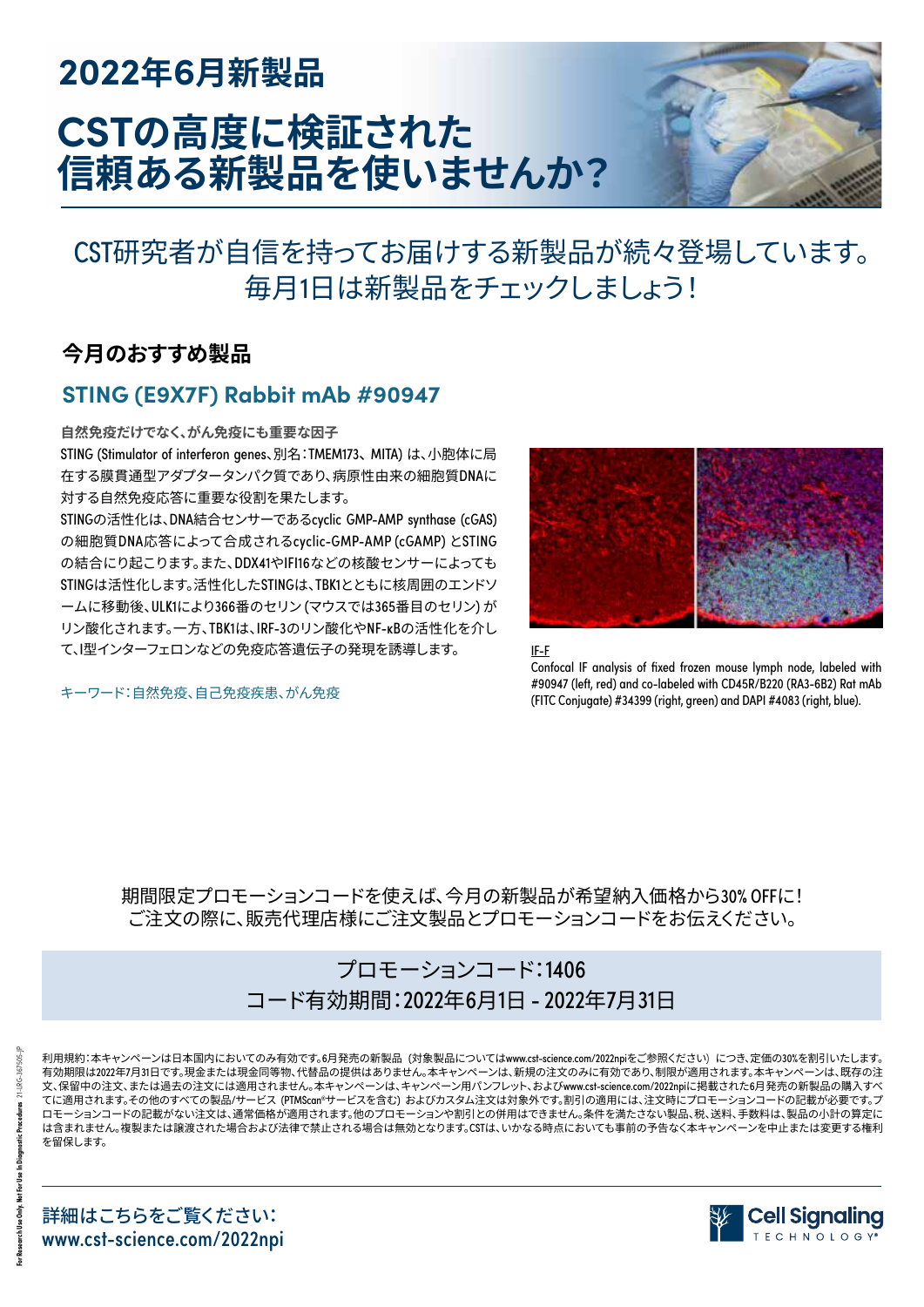





**TWIST1 (E2M5V) Rabbit mAb #50850 SERPINB9 (E9J8J) XP® Rabbit mAb #37908 Occludin (6B8A3) Rat mAb #68534**

|                                    | 製品名                                                                          | サイズ         | 希望納入<br>価格(円) | プロモーション<br>適用価格(円) | アプリケーション                         | 種交差性                     | ピックアップ製品  |
|------------------------------------|------------------------------------------------------------------------------|-------------|---------------|--------------------|----------------------------------|--------------------------|-----------|
| <b>Adhesion/ECM</b>                |                                                                              |             |               |                    |                                  |                          |           |
|                                    | 86903T COL5A1 (E6U9W) Rabbit mAb                                             | $20 \mu$    | 39,000        | 27,300             | WB, IP, IHC-Bond, IHC-P, IF-IC H |                          |           |
|                                    | 94386SF E-Cadherin (4A2) Mouse mAb (BSA and Azide Free)                      | $100 \mu g$ | 134,000       | 対象外                | WB, IHC-P, IF-IC, F              | H, M, R                  |           |
|                                    | 10962S FAT1 Antibody                                                         | $100 \mu$   | 63,000        | 44,100             | WB                               | H, M, (R)                |           |
|                                    | 97174SF NCAM1 (CD56) (123C3) Mouse mAb (BSA and Azide Free)                  | $100 \mu g$ | 134,000       | 対象外                | WB, IHC-P, IF-IC, F              | Н                        | ●         |
| 68534S                             | Occludin (6B8A3) Rat mAb                                                     | $100 \mu$   | 63,000        | 44,100             | WB, IF-F, IF-IC                  | H, M                     |           |
|                                    | 20302T Periostin (E5F2S) Rabbit mAb                                          | $20 \mu$    | 39,000        | 27,300             | WB, IP, IHC-P                    | Н                        |           |
| <b>Apoptosis</b>                   |                                                                              |             |               |                    |                                  |                          |           |
|                                    | 74860SF Cleaved Caspase-3 (Asp175) (D3E9) Rabbit mAb (BSA and Azide Free)    | $100 \mu g$ | 151,000       | 対象外                | IHC-P, IF-IC, F                  | H, M                     |           |
|                                    | 95696SF Cleaved PARP (Asp214) (D64E10) XP® Rabbit mAb (BSA and Azide Free)   | $100 \mu g$ | 151,000       | 対象外                | WB, IHC-P, IF-IC, F              | H, Mk                    |           |
|                                    | <b>Cell Cycle / Checkpoint Control</b>                                       |             |               |                    |                                  |                          |           |
|                                    | 62548SF Ki-67 (8D5) Mouse mAb (BSA and Azide Free)                           | $100 \mu g$ | 134,000       | 対象外                | IHC-P, IF-IC, F                  | Н                        |           |
| 60480SF                            | p21 Waf1/Cip1 (DCS60) Mouse mAb (BSA and Azide Free)                         | $100 \mu g$ | 134,000       | 対象外                | WB, IHC-P                        | H, Mk                    |           |
| 46565SF                            | p53 (DO-7) Mouse mAb (BSA and Azide Free)                                    | $100 \mu g$ | 134,000       | 対象外                | WB, IHC-P, IF-IC, F              | Н                        |           |
|                                    | 41359SF Phospho-Rb (Ser807/811) (D20B12) XP® Rabbit mAb (BSA and Azide Free) | $100 \mu g$ | 151,000       | 対象外                | WB, IHC-P, IF-IC, F              | H, M, R, Mk              |           |
|                                    | <b>Chromatin Regulation / Nuclear Function</b>                               |             |               |                    |                                  |                          |           |
|                                    | 52626S GATAD2B (E2G4R) Rabbit mAb                                            | $100 \mu$   | 63,000        | 44,100             | WB                               | H, M, R, Mk              |           |
|                                    | 73098S GATAD2B (E4I8Y) Rabbit mAb                                            | $100 \mu$   | 63,000        | 44,100             | WB                               | H, M, R, Mk              |           |
|                                    | 85449S JMJD7 (E8J8Q) Rabbit mAb                                              | $100 \mu$   | 63,000        | 44,100             | WB                               | H, R, Mk                 |           |
|                                    | 87162S PHF19 (E8P4D) Rabbit mAb                                              | $100 \mu$   | 63,000        | 44,100             | WB, IP, ChIP                     | H, M, R, Mk              |           |
|                                    | 65992S PSPC1 (E7L8B) Rabbit mAb                                              | $100 \mu$   | 63,000        | 44,100             | WB, IF-IC                        | H, M, (R)                |           |
|                                    | <b>Cytoskeletal Signaling</b>                                                |             |               |                    |                                  |                          |           |
|                                    | 62114S CAPZA1 (E3U1G) Rabbit mAb                                             | $100 \mu$   | 63,000        | 44,100             | WB                               | H, M, R                  |           |
|                                    | 10333S CAPZB (E4H6C) Rabbit mAb                                              | $100 \mu$   | 63,000        | 44,100             | WB                               | H, M, R                  |           |
|                                    | 56551S DOCK5 (E6R9W) Rabbit mAb                                              | $100 \mu$   | 63,000        | 44,100             | WB, IP                           | н                        |           |
|                                    | 46251S Keratin 14 Antibody                                                   | $100 \mu$   | 63,000        | 44,100             | WB                               | H, M, R                  |           |
|                                    | 69319SF a-Smooth Muscle Actin (1A4) Mouse mAb (BSA and Azide Free)           | $100 \mu g$ | 134,000       | 対象外                | WB, IHC-P                        | H, M, R                  |           |
|                                    | <b>Developmental Biology</b>                                                 |             |               |                    |                                  |                          |           |
|                                    | 72528S Human EGF Recombinant Protein                                         | $100 \mu g$ | 21,000        | 14,700             | $\overline{\phantom{a}}$         | $\overline{\phantom{a}}$ |           |
|                                    | 87548S Mouse FGF-basic/FGF2 Recombinant Protein                              | $50 \mu g$  | 46,000        | 32,200             | $\overline{\phantom{a}}$         |                          |           |
|                                    | 87179T HIF-2a (E7K6E) Rabbit mAb                                             | $20 \mu$    | 39,000        | 27,300             | WB, ChIP                         | Н                        |           |
|                                    | 60770T MITF (D5) Mouse mAb                                                   | $20 \mu$    | 39,000        | 27,300             | IHC-P, IF-IC                     | Н                        |           |
|                                    | 42028S Human PDGF-AA Recombinant Protein                                     | $10 \mu g$  | 46,000        | 32,200             |                                  |                          |           |
|                                    | 25330S RUNX3/AML2 (D6E2) Rabbit mAb (Alexa Fluor® 488 Conjugate)             | $100 \mu$   | 66,000        | 46,200             | F                                | H, M, R                  |           |
| 81849S                             | RUNX3/AML2 (D6E2) Rabbit mAb (Alexa Fluor® 647 Conjugate)                    | $100 \mu$   | 66,000        | 46,200             | F                                | H, M, R                  |           |
|                                    | 50850S TWIST1 (E2M5V) Rabbit mAb                                             | $100 \mu$   | 65,000        | 45,500             | IHC-P                            | Μ                        | $\bullet$ |
|                                    | <b>Glucose / Energy Metabolism</b>                                           |             |               |                    |                                  |                          |           |
|                                    | 40941S IGF-II (E3F3N) Rabbit mAb                                             | $100 \mu$   | 63,000        | 44,100             | WB                               | H, M, R                  |           |
| <b>Immunology and Inflammation</b> |                                                                              |             |               |                    |                                  |                          |           |
|                                    | 47359SF CD3 $\varepsilon$ (D4V8L) Rabbit mAb (BSA and Azide Free)            | $100 \mu g$ | 134,000       | 対象外                | WB, IHC-Bond, IHC-P              | Μ                        |           |
|                                    | 32814S CD7 (E4G1Q) XP® Rabbit mAb                                            | $100 \mu$   | 70,000        | 49,000             | WB, IHC-Bond, IHC-P              | Н                        |           |
| 32814T                             |                                                                              | $20 \mu$    | 39,000        | 27,300             |                                  |                          |           |
|                                    |                                                                              |             |               |                    |                                  |                          |           |



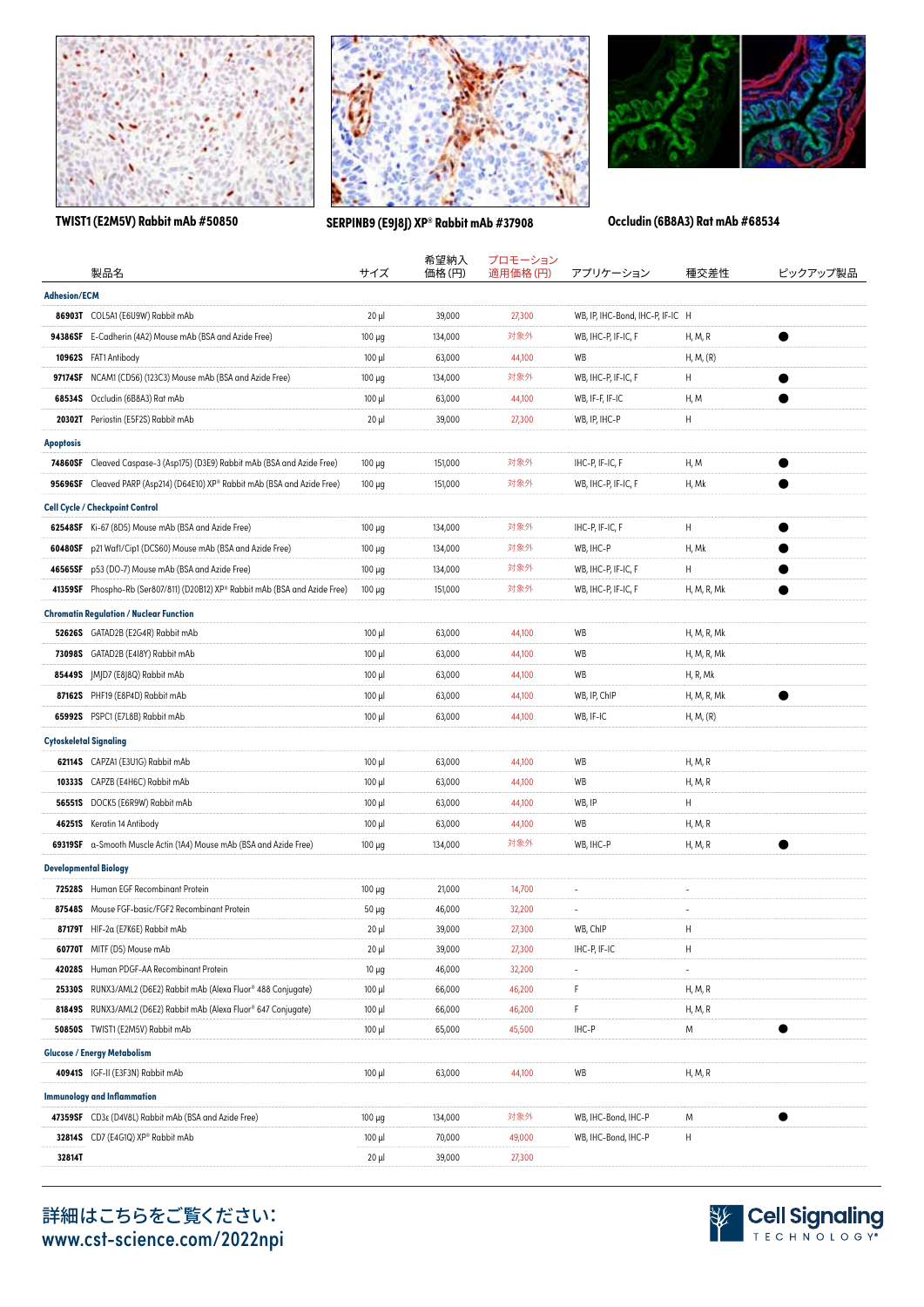|                             | 製品名                                                                                             | サイズ         | 希望納入<br>価格 (円) | プロモーション<br>適用価格(円) | アプリケーション                      | 種交差性                      | ピックアップ製品       |
|-----------------------------|-------------------------------------------------------------------------------------------------|-------------|----------------|--------------------|-------------------------------|---------------------------|----------------|
| 53986C                      | PathScan® Phospho-CrkL (Tyr207) Sandwich ELISA Kit                                              | 1 Kit       | 114,000        | 79,800             | ELISA                         | Н                         |                |
| 49392S                      | DOCK2 (E7X1P) Rabbit mAb                                                                        | $100 \mu$   | 63,000         | 44,100             | WB, IP                        | Η                         |                |
| 87015S                      | Human GM-CSF Recombinant Protein                                                                | $20 \mu g$  | 53,000         | 37,100             |                               |                           |                |
| 87791SF                     | Granzyme B (E5V2L) Rabbit mAb (Mouse Specific) (BSA and Azide Free)                             | $100 \mu g$ | 134,000        | 対象外                | WB, IHC-Bond, IHC-P, F        | M                         |                |
| 29881S                      | GUCY2C (E1Q6S) Rabbit mAb                                                                       | $100 \mu$   | 63,000         | 44,100             | WB, IP, IF-IC                 | Н                         |                |
| 37517S                      | GUCY2C (E6I2U) Rabbit mAb                                                                       | $100 \mu$   | 65,000         | 45,500             | WB, IP, IHC-P                 | Н                         |                |
| 50384S                      | IgA (N1CLA) Mouse mAb                                                                           | $100 \mu$   | 65,000         | 45,500             | IHC-Bond, IHC-P               | Н                         |                |
| 33469S                      | IgG (RWP49) Mouse mAb                                                                           | $100 \mu$   | 65,000         | 45,500             | IHC-Bond, IHC-P               | Η                         |                |
| 54059S                      | Human IL-1ß Recombinant Protein                                                                 | $10 \mu g$  | 46,000         | 32,200             | ÷.                            | ٠                         |                |
|                             | 95742SF IL-2Ra/CD25 (E9W2J) XP® Rabbit mAb (BSA and Azide Free)                                 | $100 \mu g$ | 134,000        | 対象外                | WB, IHC-Bond, IHC-P, IF-F, F  | M                         |                |
| <b>98018S</b>               | Mouse IL-3 Recombinant Protein                                                                  | $10 \mu g$  | 46,000         | 32,200             | ٠                             |                           |                |
| 64063S                      | Mouse IL-7 Recombinant Protein                                                                  | $10 \mu g$  | 46,000         | 32,200             | $\overline{\phantom{a}}$      |                           |                |
| 79627S                      | Human IL-13 Recombinant Protein                                                                 | $10 \mu g$  | 46,000         | 32,200             |                               |                           |                |
| 84087S                      | Human β-NGF Recombinant Protein                                                                 | $20 \mu g$  | 53,000         | 37,100             | ٠                             |                           |                |
| 74906S                      | OAS3 (E4X7Z) Rabbit mAb                                                                         | $100 \mu$   | 63,000         | 44,100             | WB                            | H                         |                |
|                             | 60847SF PD-1 (EH33) Mouse mAb (IHC-Specific) (BSA and Azide Free)                               | $100 \mu g$ | 134,000        | 対象外                | IHC-Bond, IHC-P               | Н                         |                |
|                             | 39356SF PD-L1 (405.9A11) Mouse mAb (BSA and Azide Free)                                         | $100 \mu g$ | 134,000        | 対象外                | WB, IHC-P                     | Н                         |                |
|                             | 24224SF PD-L1 (Extracellular Domain Specific) (E1J2J™) Rabbit mAb (BSA and<br>Azide Free)       | $100 \mu g$ | 134,000        | 対象外                | WB, IHC-P                     | Н                         |                |
|                             | 37908S SERPINB9 (E9J8J) XP® Rabbit mAb                                                          | $100 \mu$   | 70,000         | 49,000             | WB, IHC-P                     | Н                         |                |
| 37908T                      |                                                                                                 | $20 \mu$    | 39,000         | 27,300             |                               |                           |                |
| 58551S                      | SERPINB9 (E9X9Z) Rabbit mAb                                                                     | $100 \mu$   | 63,000         | 44,100             | WB, F                         | Н                         |                |
| 88845SF                     | Phospho-Stat1 (Tyr701) (58D6) Rabbit mAb (BSA and Azide Free)                                   | $100 \mu g$ | 151,000        | 対象外                | WB, IHC-P, IF-IC, F           | H, M                      |                |
| 73533SF                     | Phospho-Stat3 (Tyr705) (D3A7) XP® Rabbit mAb (BSA and Azide Free)                               | $100 \mu g$ | 151,000        | 対象外                | WB, IHC-Bond, IHC-P, IF-IC, F | H, M, R, Mk               |                |
| 51879SF                     | Phospho-Stat5 (Tyr694) (C11C5) Rabbit mAb (BSA and Azide Free)                                  | $100 \mu g$ | 151,000        | 対象外                | WB, IHC-P, F                  | H, M                      |                |
| 90947S                      | STING (E9X7F) Rabbit mAb                                                                        | $100 \mu$   | 63,000         | 44,100             | IF-F, IF-IC, F                | H, M                      |                |
| 16769S                      | Human TNF-a Recombinant Protein                                                                 | $10 \mu g$  | 21,000         | 14,700             | ٠                             |                           |                |
|                             | 24095S Mouse TNF-a Recombinant Protein                                                          | $20 \mu g$  | 53,000         | 37,100             | $\overline{\phantom{a}}$      |                           |                |
|                             | 87804S Tox3 Antibody                                                                            | $100 \mu$   | 63,000         | 44,100             | WB                            | Η                         |                |
| <b>Infectious Diseases</b>  |                                                                                                 |             |                |                    |                               |                           |                |
|                             | 19595S SARS-CoV-2 2'-O-ribose Methyltransferase (E6N2C) Rabbit mAb                              | $100 \mu$   | 63,000         | 44,100             | WB                            | Vir                       |                |
|                             | 93220S SARS-CoV-2 3C-Like Protease (E9A1K) Rabbit mAb                                           | $100 \mu$   | 63,000         | 44,100             | WB                            | Vir                       |                |
| <b>MAP Kinase Signaling</b> |                                                                                                 |             |                |                    |                               |                           |                |
|                             | 77955SF Phospho-c-Jun (Ser73) (D47G9) XP® Rabbit mAb (BSA and Azide Free)                       | $100 \mu g$ | 151,000        | 対象外                | WB, IHC-P, IF-F, IF-IC, F     | H, M, R, Mk, Pg           |                |
| 62979SF                     | Phospho-p38 MAPK (Thr180/Tyr182) (D3F9) XP® Rabbit mAb (BSA and<br>Azide Free)                  | $100 \mu g$ | 151,000        | 対象外                | WB, IHC-P, IF-IC, F           | H, M, R, Mk, Mi, Pg, Sc   | $\blacksquare$ |
| 45899SF                     | Phospho-p44/42 MAPK (Erk1/2) (Thr202/Tyr204) (D13.14.4E) XP® Rabbit<br>mAb (BSA and Azide Free) | $100 \mu g$ | 151,000        | 対象外                | WB, IHC-P, IF-IC, F           | H, M, R, Hm, Mk, Mi, Dm,  |                |
| 55773SF                     | Phospho-p90RSK (Thr359) (D1E9) Rabbit mAb (BSA and Azide Free)                                  | $100 \mu g$ | 151,000        | 対象外                | WB, IHC-P, IF-IC              | Z, B, Dg, Pg, Sc<br>H, Mk |                |
| 58328SF                     | Phospho-SAPK/JNK (Thr183/Tyr185) (81E11) Rabbit mAb (BSA and Azide                              | $100 \mu g$ | 151,000        | 対象外                | WB, IHC-P                     | H, M, R, Dm, Sc           |                |
|                             | Free)                                                                                           |             |                |                    |                               |                           |                |
| <b>Metabolism</b>           |                                                                                                 |             |                |                    |                               |                           |                |
|                             | 63536S PGK1 (E9R7O) Rabbit mAb                                                                  | $100 \mu$   | 63,000         | 44,100             | WB                            | H, M, R                   |                |
| 49381S                      | Pyruvate Carboxylase (E6S3A) Rabbit mAb                                                         | $100 \mu$   | 63,000         | 44,100             | WB                            | H, M, R                   |                |
|                             | 84476S SOAT1 (E5O4K) Rabbit mAb                                                                 | $100 \mu$   | 63,000         | 44,100             | WB, IP                        | Н                         |                |
| <b>Motif Antibodies</b>     |                                                                                                 |             |                |                    |                               |                           |                |
|                             | 68517S PTMScan® Control Peptides Symmetric Di-Methyl Arginine                                   | $100 \mu$   | 43,000         | 30,100             | $\overline{\phantom{a}}$      | ÷,                        |                |
| <b>Neuroscience</b>         |                                                                                                 |             |                |                    |                               |                           |                |
| 39561SF                     | Phospho-CREB (Ser133) (87G3) Rabbit mAb (BSA and Azide Free)                                    | $100 \mu g$ | 151,000        | 対象外                | WB, IHC-P, IF-F, IF-IC, F     | H, M, R                   |                |
| 58595\$                     | MAP1B Antibody                                                                                  | $100 \mu$   | 63,000         | 44,100             | WB, IF-F, IF-IC               | H, M, R                   |                |
|                             | 57187S MAP1S (E3P5Z) Rabbit mAb                                                                 | $100 \mu$   | 63,000         | 44,100             | WB                            | Μ                         |                |
| <b>PI3K / Akt Signaling</b> |                                                                                                 |             |                |                    |                               |                           |                |
|                             | 80722SF Phospho-Akt (Thr308) (D25E6) XP® Rabbit mAb (BSA and Azide Free)                        | $100 \mu g$ | 151,000        | 対象外                | WB, IF-IC, F                  | H, M, R, Mk               |                |
| 54932SF                     | Phospho-mTOR (Ser2448) (49F9) Rabbit mAb (IHC Specific) (BSA and<br>Azide Free)                 | $100 \mu g$ | 151,000        | 対象外                | IHC-P                         | Н                         |                |